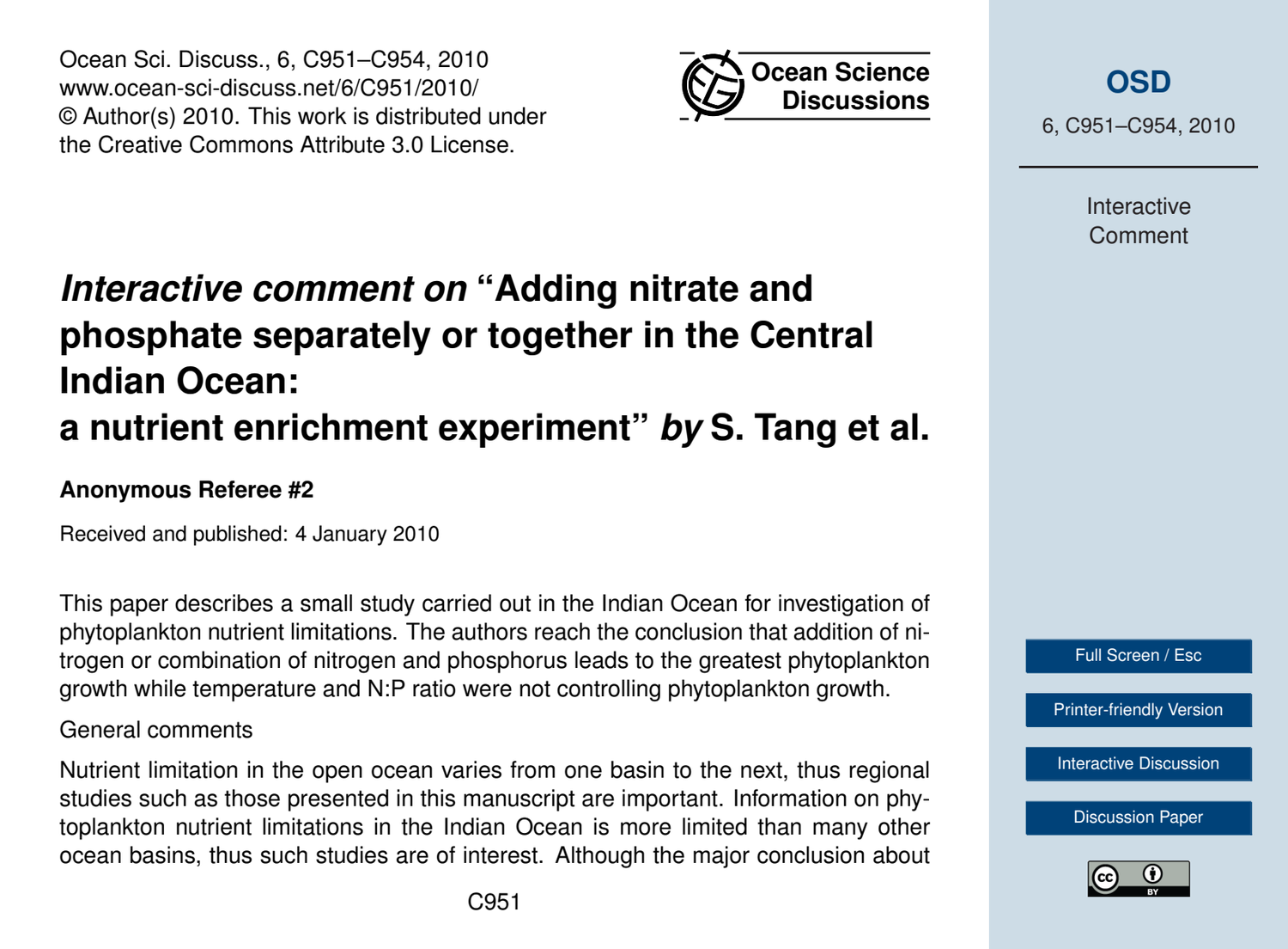nitrogen being the proximate nutrient limiting phytoplankton biomass is evident from the data, I feel quite a few clarifications and revisions are necessary on the manuscript data analysis and presentation. Below I've listed my comments point by point.

#### Specific comments

1. The experiments were carried out in non-trace element clean conditions. The influence of this approach on the results should be addressed in the discussion.

2. The authors have used regressions of chlorophyll or growth rate values measured in one barrel against values in temperature, N, P, or N:P in the same tank over time. This is incorrect, because measured values over the time series are not independent. Discussion and conclusions based on this analysis should be revised.

3. The work would be more interesting if information were presented on what phytoplankton taxonomic groups responded to nutrient additions. The experiment was continued for a time period that appears too long for investigations of simple phytoplankton nutrient limitations and it is likely community composition changed over this time period. It is unclear why such long time period was chosen when community dynamics, trophic transfer etc. are not discussed. Calculating growth rate at day 17 by difference of chlorophyll a measured at days 17 and 0 is a reflection of net accumulation of growth after 17 days of growth, death and sedimentation, grazing, and new growth (of probably different phytoplankton groups) after recycling of nutrients. Discussing such values as "growth rates" is misleading. For the goals of the study as presented, the time period until the end of the exponential growth phase is relevant.

4. Abstract should state what the results and conclusions mean in the broader context of phytoplankton nutrient limitation in oceans/Indian Ocean. It would be relevant and interesting to hear how the results relate to previous information on phytoplankton and nutrient limitations in Indian Ocean. Are there reasons why we might expect the area to be N vs. P limited? What might the results tell us about the biogeochemistry of the basin?

## **[OSD](http://www.ocean-sci-discuss.net)**

6, C951–C954, 2010

Interactive Comment



[Printer-friendly Version](http://www.ocean-sci-discuss.net/6/C951/2010/osd-6-C951-2010-print.pdf)

[Interactive Discussion](http://www.ocean-sci-discuss.net/6/2649/2009/osd-6-2649-2009-discussion.html)

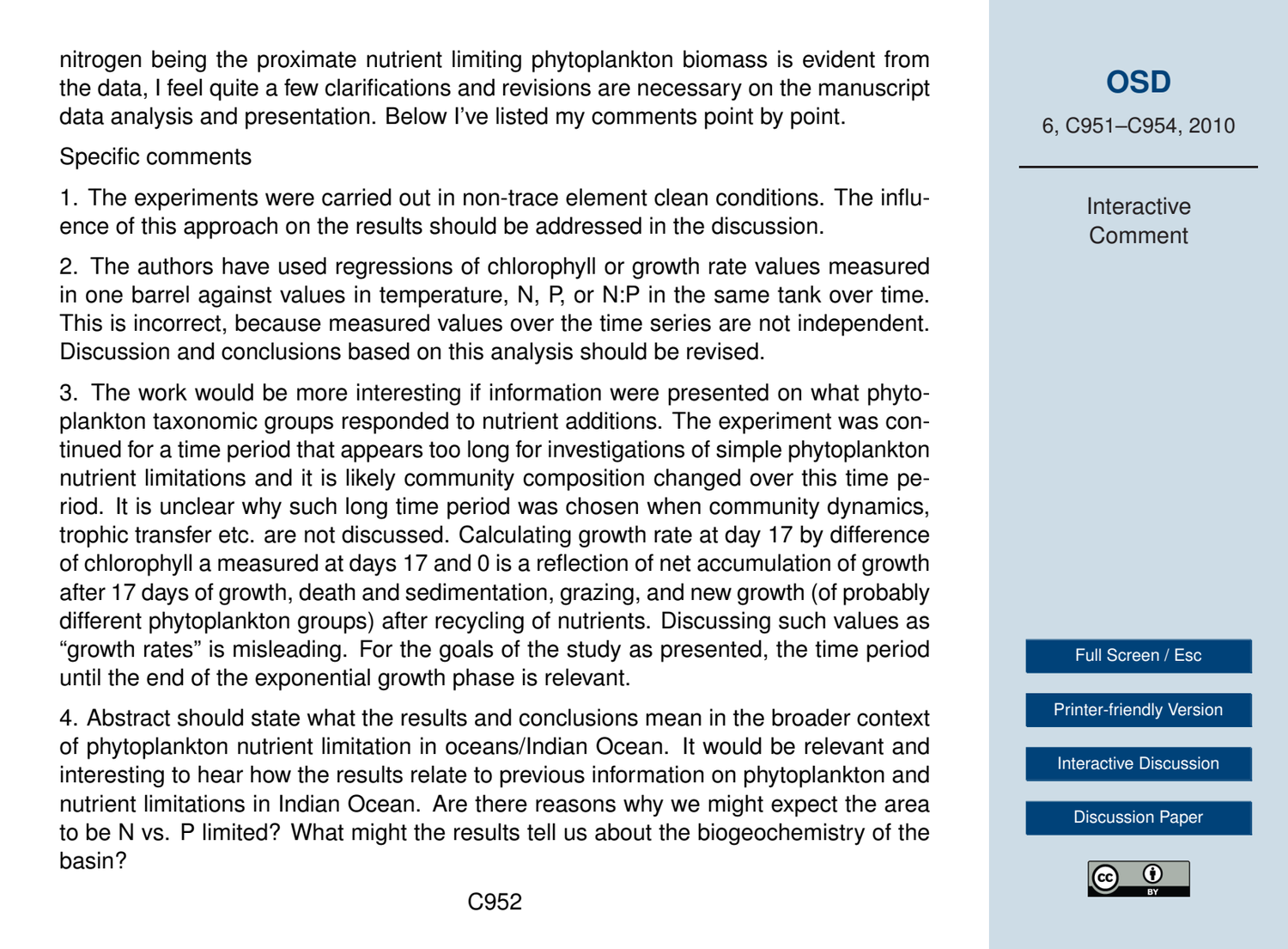5. Introduction should mention Fe limitation of phytoplankton growth occurs in many ocean areas (citing appropriate references) and state whether this work does or does not address potential Fe limitations.

Materials and methods (pages and rows refer to the authors' revised paper)

P2 R11-12 Please clarify: "After nitrate was consumed, substantial amount of phytoplankton survived with the supplied phosphorus" and corresponding section in the main text. Live phytoplankton requires both nitrogen and phosphorus.

P4 R15 Here it is stated FeSO4 was added to the barrels. Is this an error in the text? Iron additions/limitations are not discussed in the introduction, results and discussion.

P4 R17 More detail should be provided on nutrients and chlorophyll a methods. How were samples collected and stored? Where analyses done onboard or later? Were replicates run? What instruments were used? What were the detection limits? NH4+ concentration seems high. How was potential background contamination in NH4+ measurements addressed? In addition to stating these points in the text, please include a citation for all nutrient and chlorophyll methods.

P4 Were the barrels covered? Were they mixed during the 17 d they were incubated? Sedimentation may have caused a major bias if mixing was not done.

P4 Information should be provided on any statistical methods used, including tests of data assumptions.

P7 R12 Here phytoplankton continued to increase although NO3 was low. It would be appropriate to discuss nitrogen recycling and potential influence of NH4 and DON supporting chlorophyll a.

Table 2. It is shown that 5 mM concentration of nitrogen was added. However, nutrient measurements show concentrations were <14 uM in the barrels with nitrogen addition, starting from day1. Similarly, P addition is shown as 0.7 mM, but concentrations in P addition barrels were <3 uM. Perhaps the numbers are nutrients added per barrel?

6, C951–C954, 2010

Interactive Comment

Full Screen / Esc

[Printer-friendly Version](http://www.ocean-sci-discuss.net/6/C951/2010/osd-6-C951-2010-print.pdf)

[Interactive Discussion](http://www.ocean-sci-discuss.net/6/2649/2009/osd-6-2649-2009-discussion.html)